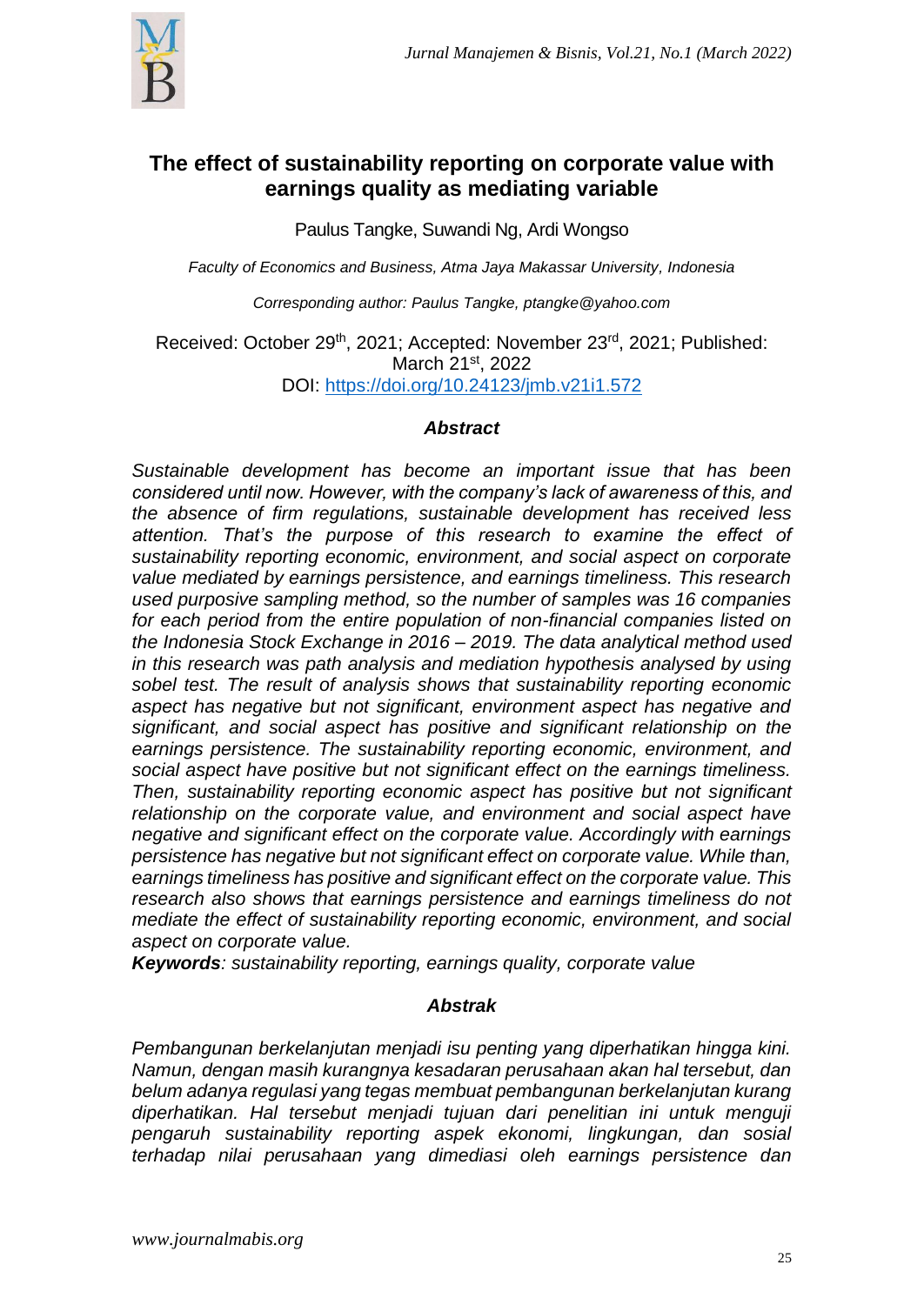

*earnings timeliness. Penelitian ini juga menggunakan metode purposive sampling, sehingga jumlah sampel adalah 16 perusahaan untuk setiap periode dari seluruh populasi perusahaan non keuangan yang terdaftar di Bursa Efek Indonesia tahun 2016 – 2019. Metode analisis data yang digunakan dalam penelitian ini adalah analisis jalur (path analysis) dan pengujian hipotesis mediasi menggunakan uji sobel. Hasil penelitian ini menunjukkan bahwa sustainability reporting aspek ekonomi berpengaruh negatif namun tidak signifikan, aspek lingkungan berpengaruh negatif dan signifikan, dan aspek sosial berpengaruh positif dan signifikan terhadap earnings persistence. Sustainability reporting aspek ekonomi, lingkungan, dan sosial berpengaruh positif namun tidak signifikan terhadap earnings timeliness. Kemudian, sustainability reporting aspek ekonomi berpengaruh positif namun tidak signifikan terhadap nilai perusahaan, dan aspek lingkungan dan sosial berpengaruh negatif dan signifikan terhadap nilai perusahaan. Demikian dengan earnings persistence berpengaruh negatif namun tidak signifikan terhadap nilai perusahaan. Sedangkan earnings timeliness berpengaruh positif dan signifikan terhadap nilai perusahaan. Penelitian ini juga menunjukkan earnings persistence dan earnings timeliness tidak mampu memediasi pengaruh sustainability reporting aspek ekonomi, lingkungan, dan sosial terhadap nilai perusahaan.* 

*Kata Kunci: sustainability reporting, kualitas laba, nilai perusahaan*

#### **Introduction**

The corporate value is reflected in the stock price, so that the high price of the corporate's shares in the stock market makes the corporate value high. When the corporate value is high, investors and potential investors will tend to invest in the corporate because there is a belief that a high corporate value indicates high corporate performance, both now and in the future. Thus, the main goal of the corporate is to maximize the corporate value.

The COVID-19 pandemic has had a negative impact on most companies. This is because the COVID-19 pandemic has made the stock prices of companies listed on the Indonesia Stock Exchange experience sharp fluctuations which will affect the corporate value going forward. The companies that experienced a decline in corporate value were seen from the decline in profits and share prices. For example, PT Aneka Tambang Tbk posted a net profit for the first six months of 2020 of Rp. 84.82 billion compared to the first six months of 2019 net profit which reached Rp. 428 billion with a percentage decrease of 80.18%. The corporate's share price experienced the sharpest decline in March 2020 with a price of Rp. 450 per share compared to the previous closing price of Rp. 885 in March 2019 (Mediatama, 2020).

The phenomenon of fluctuations in corporate value is certainly supported by several factors, one of which is financial performance that reflects the company's performance as measured by data from financial reports (Sabrina & Lukman, 2019). The company's financial performance can be seen from the profit it generates because profit provides a measurement of changes in shareholder wealth over a period (Subramanyam, 2017, p. 98). Therefore, the company must be careful in managing the various resources it has in order to be able to minimize the costs incurred while maximizing the profits earned and able to present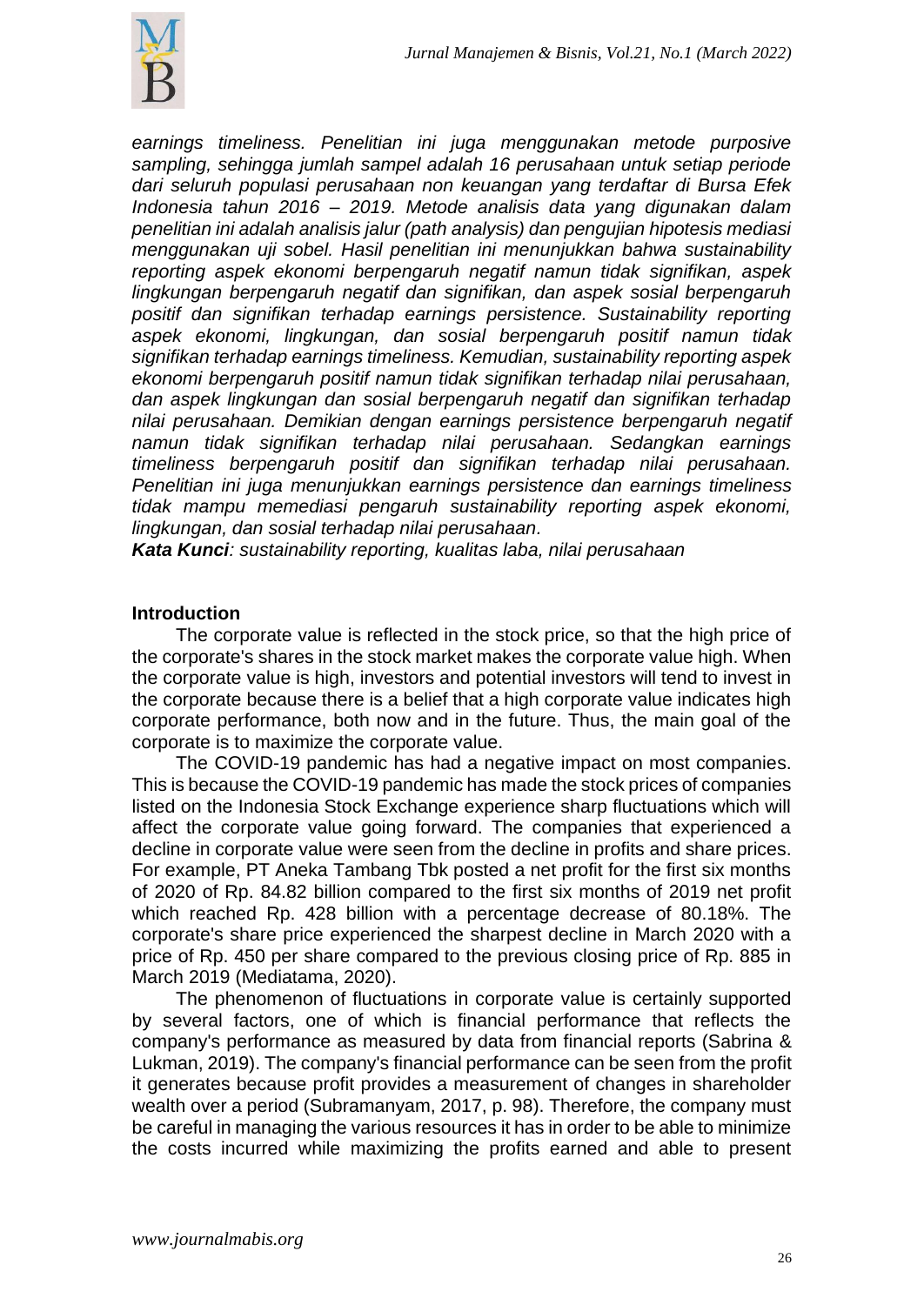

earnings quality, that means companies to present current financial information, and do not contain high discretionary accruals so that the information presented becomes more transparent. Latif et al. (2017) stated that earnings quality has a positive effect on firm value because high earnings quality can reduce information asymmetry and the risk of misreporting. However, the results of this study are not consistent with research by Jonathan & Machdar (2018) which states that earnings quality has a negative effect on firm value because many companies in Indonesia commit fraud in their financial statements which record high profits but small returns.

Based on the perspective of stakeholder theory, Harrison & Wicks (2013) suggest that companies that always tried to serve the interests of stakeholder groups at large would create more value over time. Companies must provide financial information that describes the actual conditions so that investors are able to make the right investment decisions. However, companies need to carry out sustainable development so that in addition to meeting investors' needs for financial information, companies are also able to meet the needs of other stakeholders for non-financial information.

Disclosure of sustainability reporting can affect the level of public trust in the company so that the corporate value can increase (Weber et al., 2008) making the company will be judged well by investors because disclosing sustainability reporting makes the company fully aware of the importance of natural and social environmental responsibility which is a place for it to operate. By focusing on three aspects of sustainable development, the company not only creates good financial performance but also helps and encourages the creation of a sustainable natural environment and creates good interactions between companies and communities. Fatchan & Trisnawati (2016) state that sustainability reporting has a positive effect on firm value because sustainability reporting acts as a guide in increasing capital to increase the company's market performance. However, the results of the study are not consistent with Husnaini &Basuki (2020) which state that sustainability reporting has no significant effect on firm value because investors think that sustainability reporting will increase the costs incurred by the company to support social development programs, thereby reducing the profitability obtained causing the firm value decrease.

This research is a development of Yulianty & Nugrahanti's (2020) research on the Effect of Sustainability Reporting on Firm Value with Financial Performance as an Intervening Variable. The difference between this research and previous research lies in the use of the earnings quality variable as a mediating variable, compared to previous research whose mediating variable used financial performance proxied by current ratio, total asset turnover, debt to equity ratio, return on asset, and duPont which all of them are general financial performance. Researchers use earnings persistence with the consideration that good earnings quality is predictable earnings and can last for the long term. In addition, researchers use earnings timeliness to compare that the quality of earnings in addition to being predictable, earnings must also be presented in a timely manner because even though earnings have been presented well and can be predicted but are not presented in a timely manner, the usefulness of information in decision making will be lost.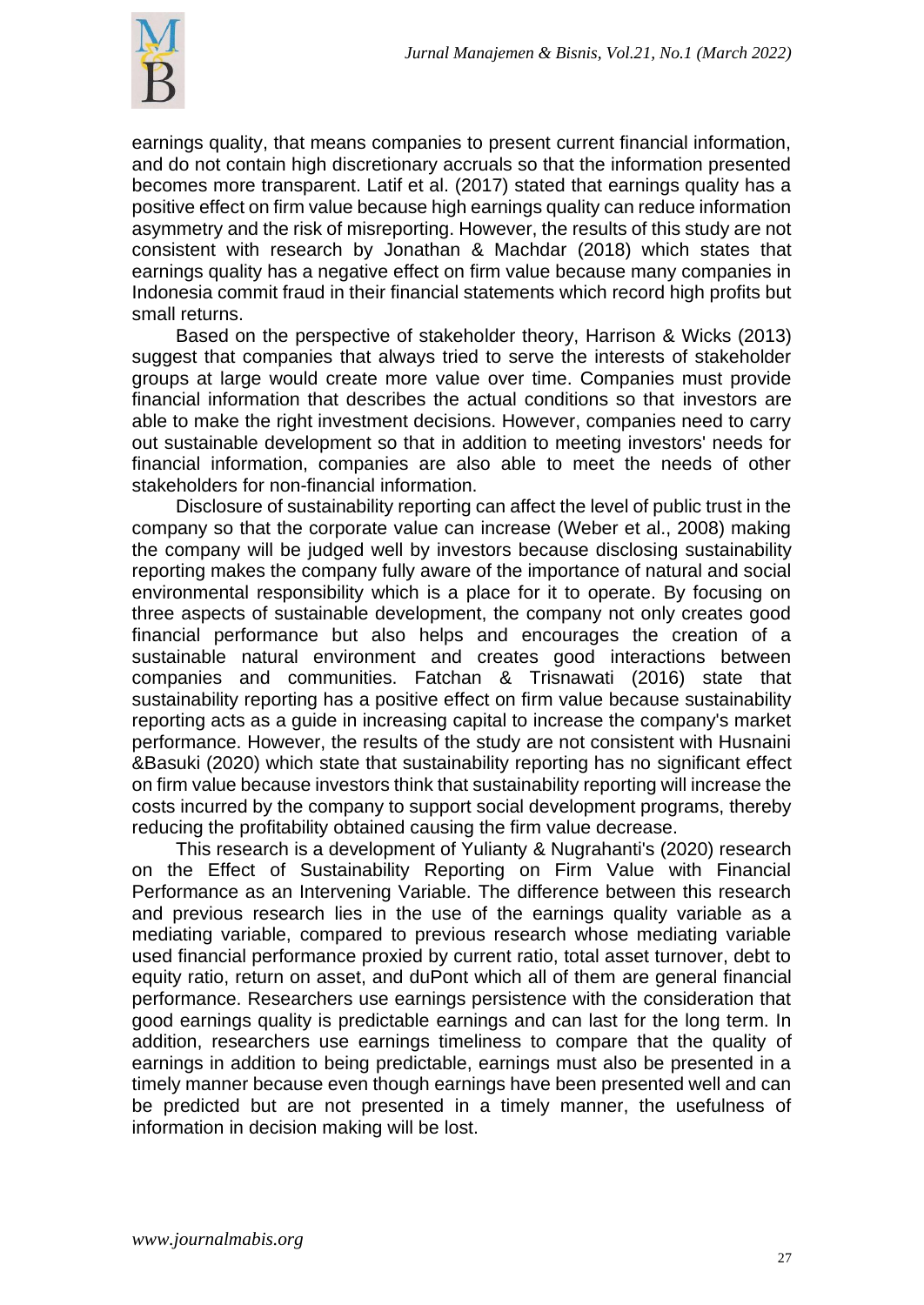

### **Research Methods**

The independent variable in this research is sustainability reporting, while the dependent variable is corporate value. Besides that, in this research has mediator variable namely earnings quality which is proxied by earnings persistence and earnings timeliness. Then, stakeholder theory is used to explain the theoretical framework in this research.

Stakeholders were groups or individuals who can influence or be influenced by the achievement of organizational goals (Freeman, 1984). According to (Donaldson & Preston, 1995) stakeholder theory relates to managerial elements which not only describe a situation or cause-effect relationship but also explain a procedure, arrangement, and action that will simultaneously create a stakeholder management philosophy which is carried out by the manager compiling a plan, and able to implement the plan in meeting the interests of some or all of the interested parties in the company. This shows that the company does not only carry out operational activities for its personal interests, but also pays attention to the interests of all stakeholders.

Sustainability reporting was a report that contains information about the company's financial and non-financial performance which consists of social and environmental activities that enable the company to grow sustainably (Elkington, 1997). The information disclosed in sustainability reporting can be used as a benchmark for companies to find out how far the company has made a positive impact on the natural and social environment. The information described in the sustainability reporting according to GRI covers several aspects such as economic, environmental, and social which includes labor practices and work comfort, human rights, society, and product responsibility.

According to Dechow & Schrand (2004) earnings quality was earnings that accurately reflect the current and future operating performance of the company and was a useful measurement for assessing the company. Gaio & Raposo (2011) use seven attributes of earnings quality measurement which were divided into two groups, namely accounting earnings and market earnings. For accounting earnings, earnings quality measurement consists of accruals quality, persistence, predictability, and smoothness, which were attributes that were measured using accounting information and it was assumed that earnings function in allocating cash flows. As for market earnings, the measurement of earnings quality consists of value relevance, timeliness, and conservatism, which were attributes that were measured using accounting and market data and the assumption that profit serves to reflect economic income as a proxy for stock returns.

According to Wahyudi & Pawestri (2006) optimizing corporate value can be done through the financial management function, namely making one financial decision that was able to influence other financial decisions and will ultimately have an impact on corporate value. This clearly shows that the factors causing the increase and decrease in the value of the company are strongly influenced by the decisions taken by management so that management must be wise and careful in making decisions. However, according to Sutrisno & Sari (2020) an increase in company value can occur if management was able to coordinate with stakeholders and shareholders in making decisions so that working capital can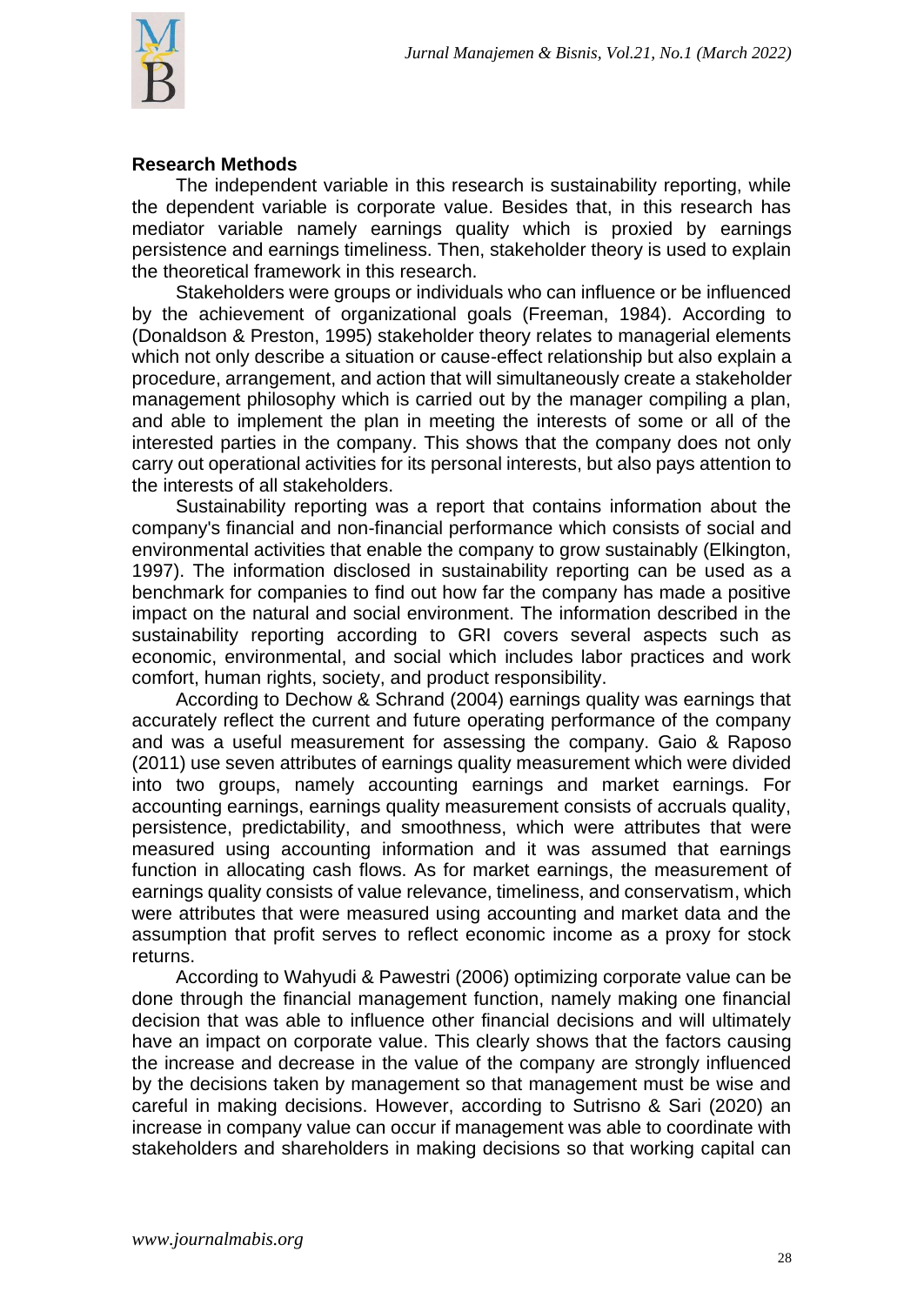

be maximized, so it is hoped that there will be a joint solution in creating corporate value going forward.

The measurement of all variables in this research can be seen from the table as follows:

| Variables                     | Measurement<br>from                                 | Indicators                                                                                                                          | Descriptions:                                                                                                                                                                                                                                                                                      |  |
|-------------------------------|-----------------------------------------------------|-------------------------------------------------------------------------------------------------------------------------------------|----------------------------------------------------------------------------------------------------------------------------------------------------------------------------------------------------------------------------------------------------------------------------------------------------|--|
| Sustainability<br>Reporting   | Caesaria &<br>Basuki (2017)                         | $\frac{SRDI_{EC}}{SRDI_{EN}} = \frac{V_{EC}}{W_{EN}}$<br>$SRDI_{EN} = \frac{V_{EN}}{M_{EN}}$<br>$SRDI_{SC} = \frac{V_{SC}}{M_{SC}}$ | $SRDI =$<br>Sustainability<br>Reporting<br>Disclosure Index<br>$V =$ Items<br>disclosed from<br>each aspect<br>$M = The total$<br>number of items                                                                                                                                                  |  |
|                               | Gaio &<br>Raposo (2011)                             | $E_{i,t} = \mu_{0,i} + \mu_{1,i}E_{i,t-1} + \nu_{i,t}$                                                                              | from each aspect<br>$E_{i,t}$ = Net Income<br>before                                                                                                                                                                                                                                               |  |
| Earnings<br>Persistence       | Lev (1983) in<br>Gaio &<br>Raposo (2011)            | $PERS_i = -\mu_{1,i}$                                                                                                               | extraordinary items<br>of firm <i>i</i> in year t<br>divided with<br>weighted average<br>number of shares<br>outstanding shares<br>during year t.                                                                                                                                                  |  |
|                               | Gaio &<br>Raposo (2011)                             | $EARN_{it} = \varphi_{0,i} + \varphi_{1,i} NEG_{it} +$<br>$\varphi_{2,i}RET_{i,t} + \varphi_{3,i}NEG_{i,t}RET_{i,t} + \eta_{i,t}$   | $EARN_{i,t} = Net$<br>Income before<br>extraordinary items                                                                                                                                                                                                                                         |  |
| Earnings<br><b>Timeliness</b> | Ball et al.<br>(2000) in Gaio<br>& Raposo<br>(2011) | $TIMEL_i = -R_{i.eq(EARN)}^2$                                                                                                       | of firm <i>i</i> in year <i>t</i> as<br>measured by<br>market value at the<br>beginning of year t.<br>$RET_{i,t}$ = Stock<br>Return of Firm <i>i</i> in<br>year t.<br>$NEG_{i,t} = Dummy$<br>Variable is<br>assigned a value<br>of 1 if $RET_{i,t}$ < 0,<br>and a value of 0 if<br>$RET_{i,t} > 0$ |  |
| Corporate<br>Value            | Gaio &<br>Raposo (2011)                             | $Q_{it} = \frac{BVA_{i,t} + MVE_{i,t} - BVE_{i,t}}{BVA_{i,t}}$                                                                      | $=$ value<br>$Q_{i \cdot t}$<br>from Tobin's Q of<br>firm <i>i</i> at the year <i>t</i> .<br>$BVA_{i,t} = book$<br>value from total<br>assets of firm <i>i</i> at<br>the year t.                                                                                                                   |  |

## **Table 1. The variables measurement**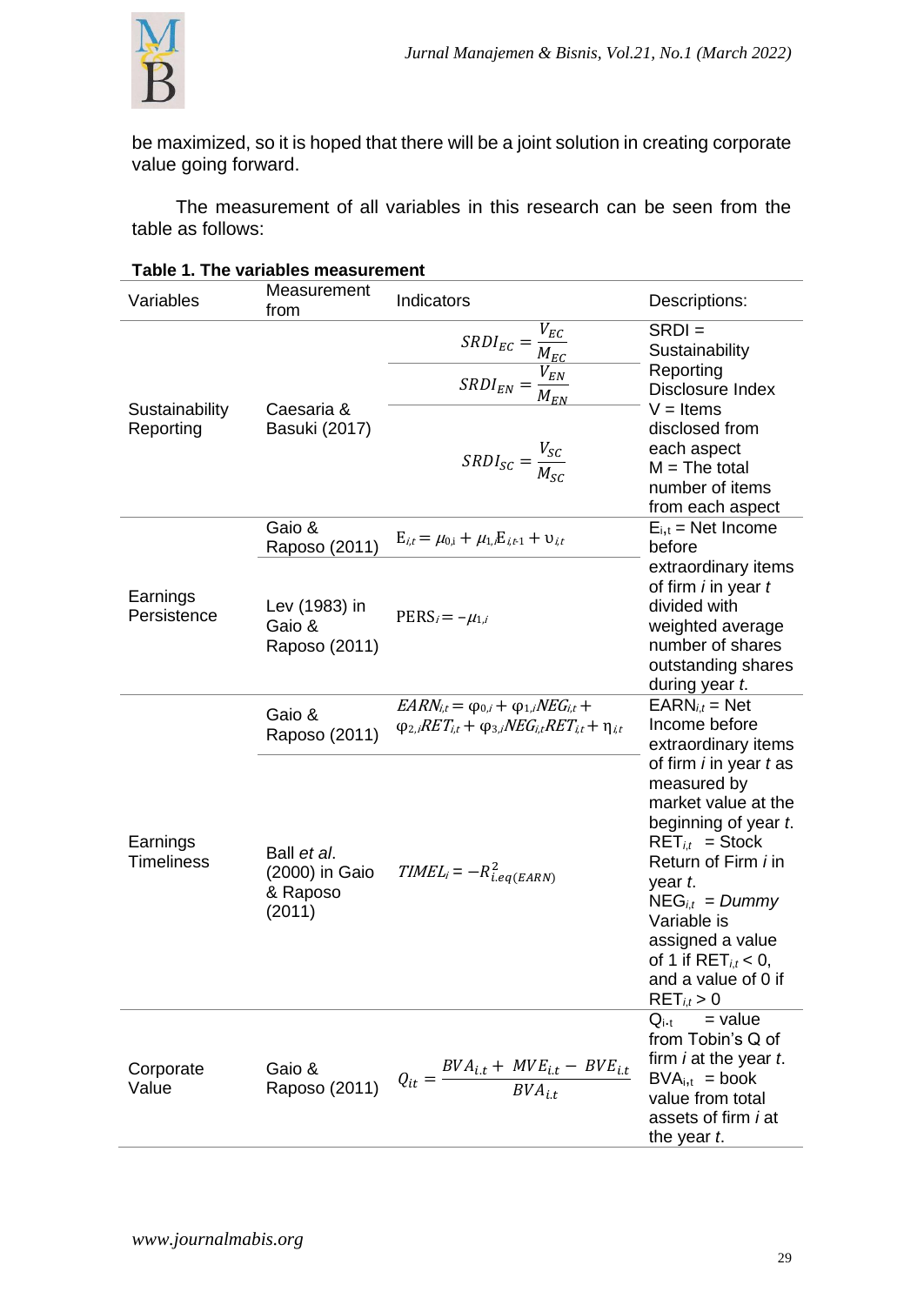

 $MVE<sub>i,t</sub> = market$ value of shares firm *i* at the year *t*.  $BVE<sub>i,t</sub> = book$ value of shares firm *i* at the year *t*.





**Figure 1. Theoretical Framework**

The population in this research is non-financial companies listed on the Indonesia Stock Exchange during the 2016-2019 periods. While the sample used in this research was selected by purposive sampling method. The sample selection criteria are (1) non-financial companies listed on the IDX during the 2016-2019 period and did not delisting. (2) The company publishes annual reports, financial reports completely and was presented in rupiah currency and publishes sustainability reports for the period 2016-2019. (3) Information needs for a report on data relating to the variables studied. Based on the sample selection criteria that have been described, obtained 16 companies that are sampled for each period, so the samples of 64 can be observed. In this research, Statistical Package for the Social Science (SPSS) version 16 is the software used in data processing, and the Statistics Calculators version 4.0 program is the software used to processing mediate hypothesis.

Based on the theoretical framework that has been described previously then there are three structural equations that show the hypothesized relationship:

| Y1 = ρY1X1 + ρY1X2 + ρY1X3 + ε1 |  |  |  |  |
|---------------------------------|--|--|--|--|
|---------------------------------|--|--|--|--|

| $Y2 = pY2X1 + pY2X2 + pY2X3 + \epsilon 2$ |  |
|-------------------------------------------|--|
|                                           |  |

$$
Y3 = pY3X1 + pY3X2 + pY3X3 + pY3Y1 + pY3Y2 + \epsilon 3
$$
 (3)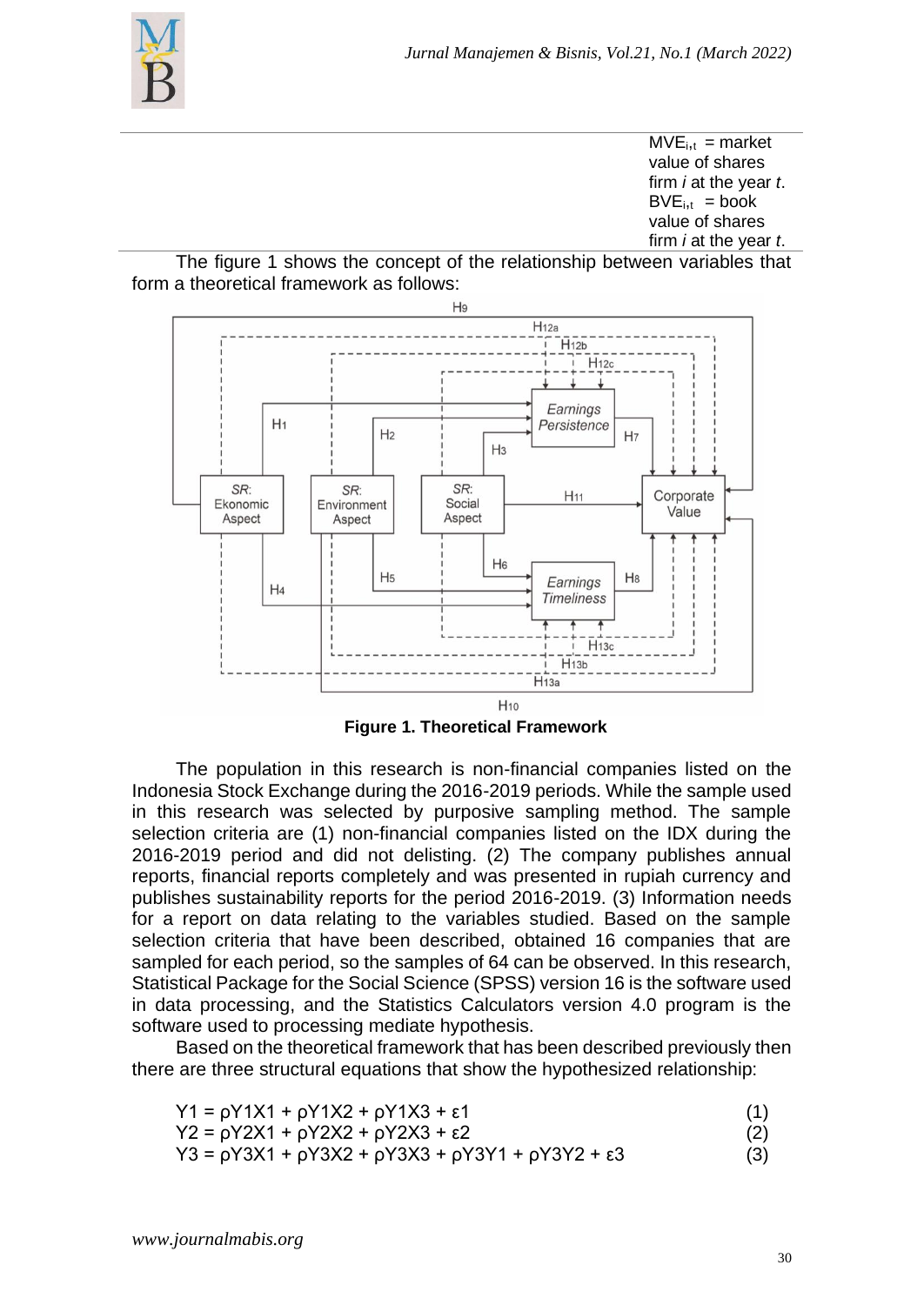

Where Y1 is the Earnings Persistence, Y2 is the Earnings Timeliness, Y3 is the Corporate Value, X1 is the Sustainability Reporting Economic Aspect. X2 is the Environment Aspect, X3 is the Social Aspect and ε is the error term.

### **Result and Discussions**

F-test is a test used to see how the effect of all independent variables simultaneously on the dependent variable.

| Table 2. Simultaneous test result                                                                                                                                                   |                                       |       |       |  |
|-------------------------------------------------------------------------------------------------------------------------------------------------------------------------------------|---------------------------------------|-------|-------|--|
| <b>Exogenous Variable</b>                                                                                                                                                           | Endogenous Variable                   | F     | Sig   |  |
| <b>Sustainability Reporting:</b><br>Economic (SREC) aspect<br>Environment (SREN) aspect<br>Social (SRSC) aspect                                                                     | <b>Earnings Persistence</b><br>(PERS) | 4,305 | 0,011 |  |
| <b>Sustainability Reporting:</b><br>Economic (SREC) aspect<br>Environment (SREN) aspect<br>Social (SRSC) aspect                                                                     | <b>Earnings Timeliness</b><br>(TIME)  | 2,947 | 0,046 |  |
| <b>Sustainability Reporting:</b><br>Economic (SREC) aspect<br>Environment (SREN) aspect<br>Social (SRSC) aspect<br>Earnings Persistence (PERS)<br><b>Earnings Timeliness (TIME)</b> | Corporate Value<br>(CP)               | 5,687 | 0,001 |  |
| Source: Result of Processed Data SPSS 16 (2021)                                                                                                                                     |                                       |       |       |  |

The results of the ANOVA or F-test in table 2 in the first substructure equation shows a significance probability value of 0.011 < 0.05, which means that the sustainability reporting variables from the economic, environment, and social aspects simultaneously have an influence on the earnings persistence variable. Then the second substructure equation in table 2 shows the test results by obtaining a significance probability value of 0.046 < 0.05 which implies that the variables of sustainability reporting economic, environment, and social aspects simultaneously have an influence on the earnings timeliness variable. The next is the third substructure equation in table 2 in this research shows the results of the ANOVA or F-test with a significance probability value of 0.001 < 0.05 which means that the ability of the sustainability reporting variable from economic, environment, and social aspects as well as earnings persistence and earnings timeliness in predicting the influential corporate value variable. Thus, it can be concluded from the first, second and third sub-structure equations that the regression model formed has been built properly. After obtained significance probability value for all sub-structure, the next is t-test or partial test which a test that aims to test the effect of each independent variable on the dependent variable per variable. The result of partial test can be seen from the table 3 as follows: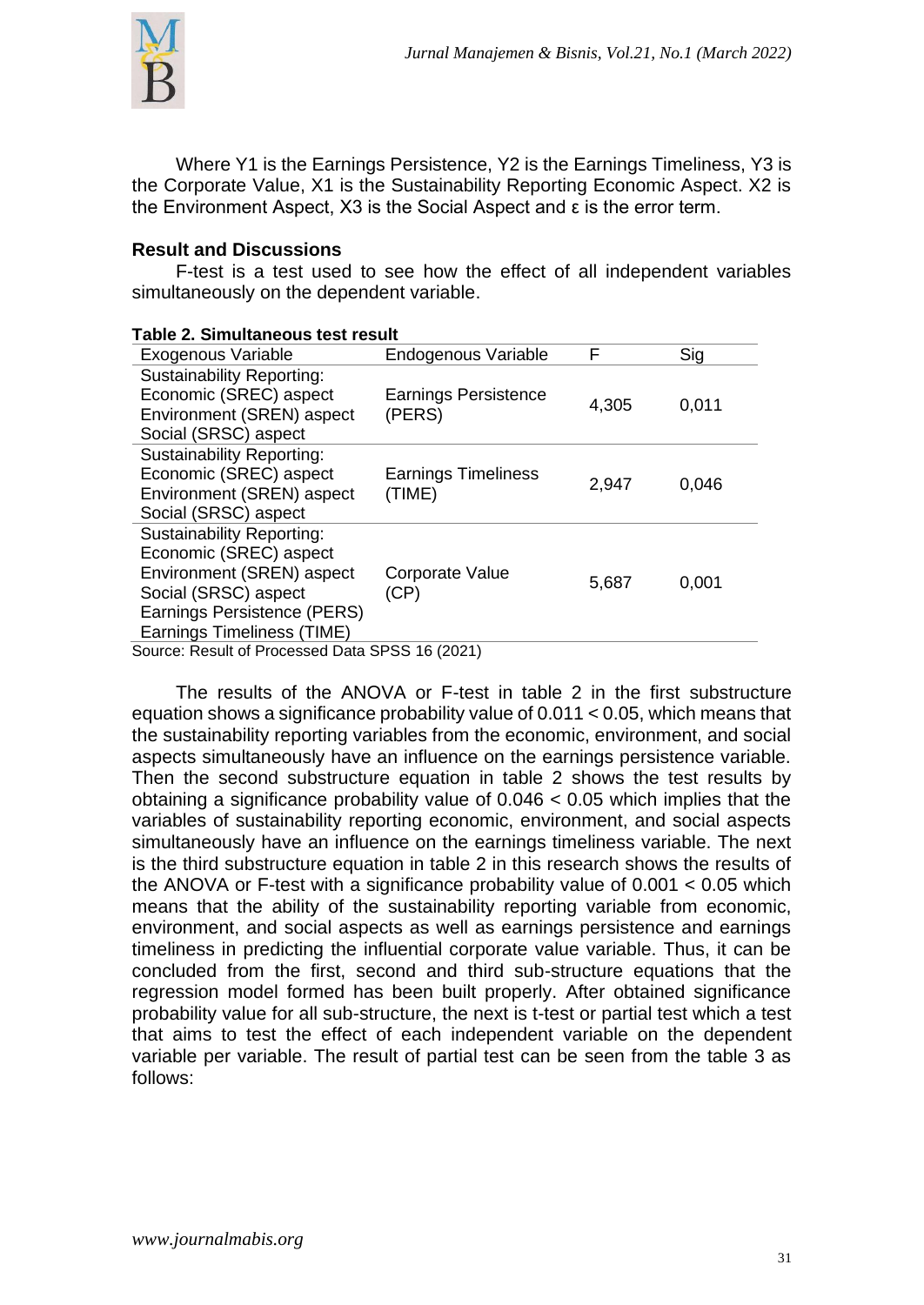

| Table 3. t-test result<br><b>Structure Model</b>                                                                                                                                         | Coefficient | Sig. | Description     |
|------------------------------------------------------------------------------------------------------------------------------------------------------------------------------------------|-------------|------|-----------------|
|                                                                                                                                                                                          |             |      |                 |
| Sub-structure 1                                                                                                                                                                          |             |      |                 |
| (The Effect of Sustainability)<br>Reporting Economic, Environment,<br>and Social Aspect on Earnings<br>Persistence)                                                                      |             |      |                 |
| <b>SR</b> - Economic Aspect                                                                                                                                                              | $-0,14$     | 0,38 | Not significant |
| <b>SR</b> – Environment Aspect                                                                                                                                                           | $-0,38$     | 0,02 | Significant     |
| SR - Social Aspect                                                                                                                                                                       | 0,61        | 0,00 | Significant     |
| Sub-structure 2                                                                                                                                                                          |             |      |                 |
| (The Effect of Sustainability<br>Reporting Economic, Environment,<br>and Social Aspect on Earnings<br>Timeliness)                                                                        |             |      |                 |
| SR - Economic Aspect                                                                                                                                                                     | 0,17        | 0,30 | Not significant |
| <b>SR</b> – Environment Aspect                                                                                                                                                           | 0,03        | 0,83 | Not significant |
| SR - Social Aspect                                                                                                                                                                       | 0,32        | 0,09 | Not significant |
| Sub-structure 3                                                                                                                                                                          |             |      |                 |
| (The Effect of Sustainability<br>Reporting Economic, Environment,<br>and Social Aspect, as well as<br>Earnings Persistence and<br>Timeliness on Corporate Value)<br>SR - Economic Aspect | 0,11        | 0,43 | Not significant |
| <b>SR</b> – Environment Aspect                                                                                                                                                           | $-0,35$     | 0,03 | Significant     |
| SR - Social Aspect                                                                                                                                                                       | $-0,48$     | 0,01 | Significant     |
| <b>Earnings Persistence</b>                                                                                                                                                              | $-0,16$     | 0,30 | Not significant |
| <b>Earnings Timeliness</b>                                                                                                                                                               | 0,43        | 0,00 | Significant     |

Source: Result of Processed Data SPSS 16 (2021)

Based on the t-test results on the effect of the economic aspect of sustainability reporting on earnings persistence, it shows that the economic aspect of sustainability reporting has a negative and insignificant effect on earnings persistence. This shows that sustainability reporting from the economic aspect disclosed by the company tends to reduce earnings persistence, but the effect is not strong. The result of this research is consistent with the research from Sari & Andreas (2019) which provides evidence that the economic aspect of sustainability reporting has a negative and not significant effect on financial performance. In this research the economic aspect of sustainability reporting is not able to improve the company's performance in the form of earnings persistence. This might be because the company does not view the economic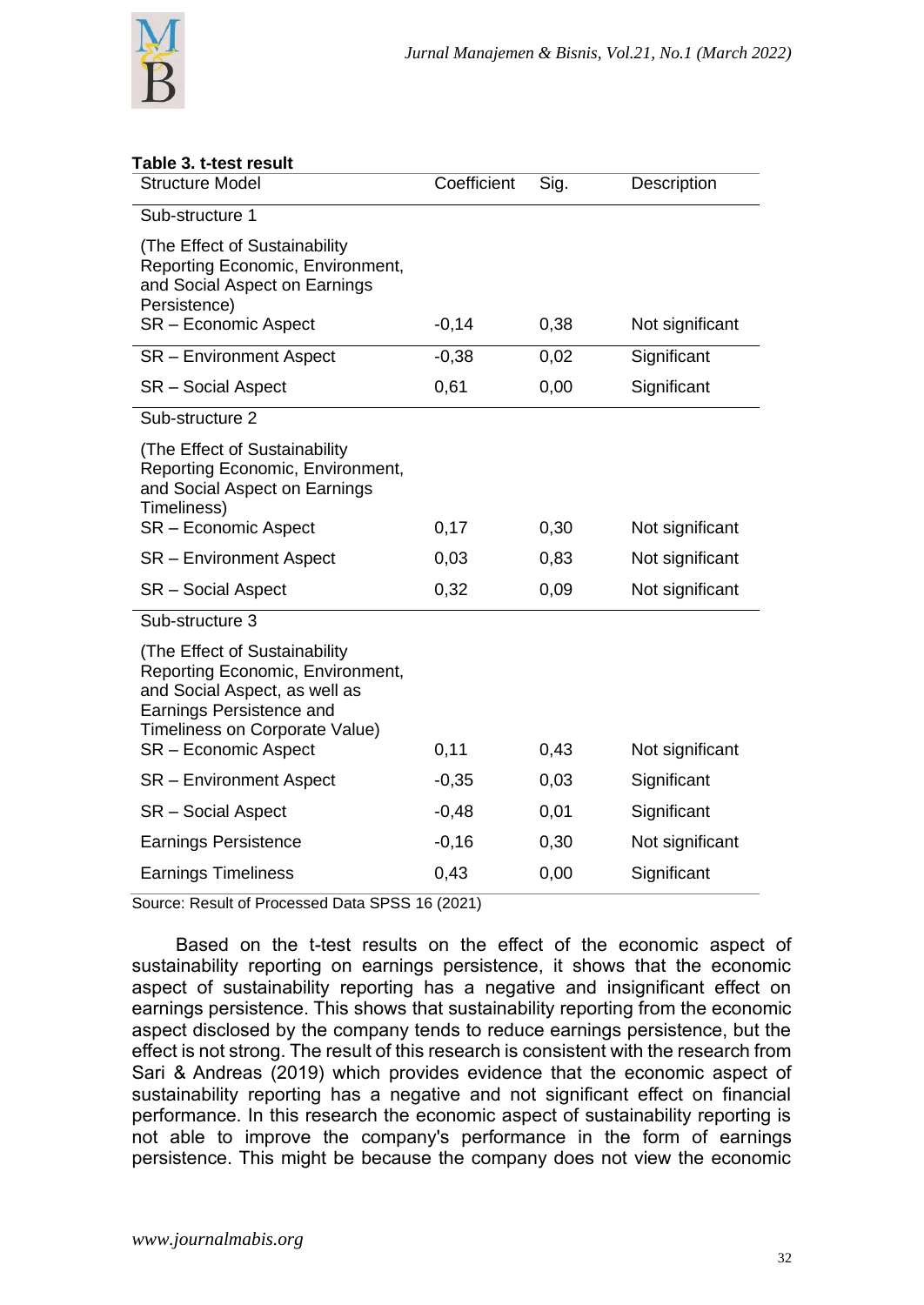

aspect of sustainability reporting as a strong guideline in boosting performance, but only as an obligation for companies to disclose sustainability reporting in order to meet stakeholder needs.

Sustainability reporting environment aspect has a negative and significant effect on earnings persistence. In accordance with the test results in table 3 which obtained a standardized coefficient value of –0.383 and a significance probability of 0.024 < 0.05. This shows that the higher the sustainability reporting in terms of environment aspect disclosed by the company, it tends to make earnings persistence decrease. The result of this research is inconsistent with the research from Setiyowati & Gunarsih (2020) which states that the disclosure of environment aspect of sustainability reporting has a positive effect on financial performance. In this research environmental aspect of sustainability reporting is not able to increase earnings persistence, which means the company does not use the eco-friendly business principle as a performance improvement. This might be because the company sees environment aspect not as the main factor that can increase earnings persistence but as a decrease. One of them is in terms of waste and pollution management where companies have to incur large costs so that earnings persistence tends to decrease.

Sustainability reporting social aspect has a positive and significant impact on earnings persistence. Based on the test results in table 3, the standardized coefficient value is 0.617 and the significance probability is 0.002 < 0.05. This shows that earnings quality in the form of earnings persistence will be created if the company always discloses sustainability reporting by paying attention to social aspect. The result of this research is consistent with the research from Sakiyah et al. (2020) which shows that the disclosure of social aspect of sustainability reporting has a positive effect on financial performance. Sustainability reporting by paying attention to social aspect is important for the company in increasing its earnings persistence. With sustainability reporting, the company must be alert in meeting the needs of its workforce both materially and non-materially so that the workforce will sees the company as an entity that has high concern that makes the workforce motivated to give the best effort which can be seen through increased performance, and high productivity from the previous.

The results of testing the effect of sustainability reporting from the economic aspect on earnings timeliness show that sustainability reporting from the economic aspect has a positive but not significant effect on earnings timeliness. This shows that the higher of sustainability reporting from the economic aspect disclosed by the company, the more likely it is to increase earnings time lines but it does not have a strong influence. The result of this research is consistent with the research from Setiyowati & Gunarsih (2020) which states that sustainability reporting economic aspect has a positive and not significant effect on financial performance. Earnings timeliness encourages companies to deliver profits on time. In sustainability reporting on the economic aspect, companies must be responsible for conveying the economic value generated and distributed as well as indirect economic impacts that are in accordance with reality so that conditions that are in accordance with this reality can encourage companies to deliver profits on time. This is because transparent companies will not take a long time in compiling their financial information.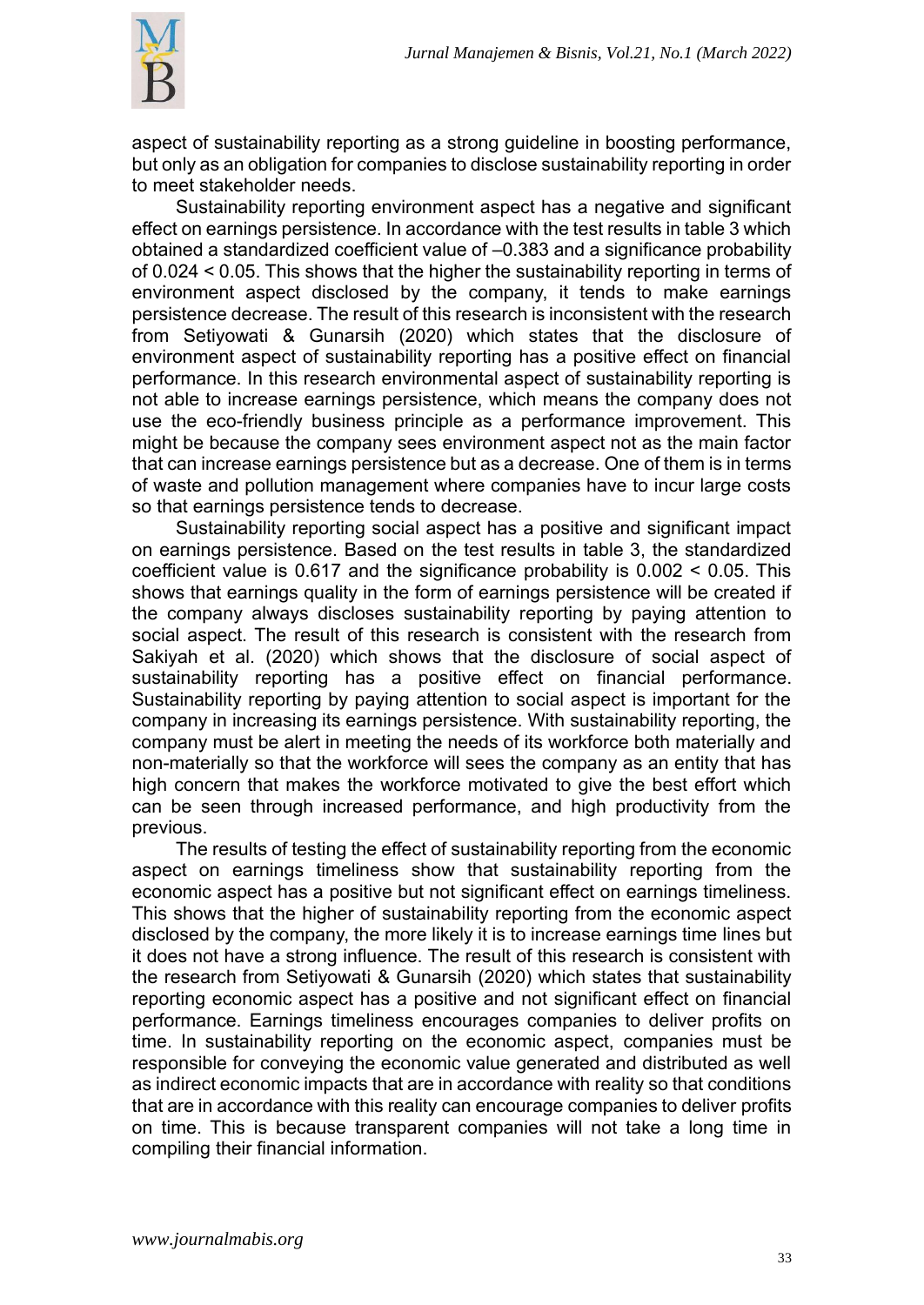

Sustainability reporting environment aspect has a positive but not significant effect on earnings timeliness. This can be seen from the standardized coefficient value of 0.036 and a significance probability of 0.835 > 0.05 in table 3. This shows that earnings timeliness tends to increase if the company discloses sustainability reporting by paying attention to environment aspect even though the effect is not strong enough. The result of this research is consistent with the research from Hutasoit & Sembiring (2020) which state that sustainability reporting environment aspect has a positive and insignificant effect on the company's financial performance. The results in this research indicate that sustainability reporting from the environment aspect can improve company performance in the form of timeliness. This tendency occurs because with sustainability reporting on environment aspect, companies are encouraged to submit their performance in a timely manner because there is a principle that requires companies to present their environment aspect in a timely manner so that the form of transparency disclosed can be delivered sooner or earlier.

Sustainability reporting from the social aspect has a positive but not significant effect on earnings timeliness. This effect can be seen in table 3 with a standardized coefficient value of 0.328 and a significance probability of 0.091 > 0.05. This research shows that companies that disclose social aspect of sustainability reporting tend to increase earnings timeliness, but do not have a big effect. The result of this research is consistent with the research from Hidayah et al. (2019) which shows that the disclosure of social aspect of sustainability reporting has a positive and not significant effect on financial performance. The results of this research indicate that the company's timeliness in submitting profits will be realized if the company implements sustainable development and is disclosed in the social aspect of sustainability reporting because it contains a principle that requires companies to report sustainability reporting routine and on time. This causes the company to pay more attention to the needs of its workforce so that the skills of the workforce will increase and it can be ascertained that the company's performance will increase and encourage the company's ability to present profits in a timely manner.

The test results in table 3 show that the standardized coefficient value is - 0.166 and the significance probability is  $0.300 > 0.05$  which indicates that earnings persistence has a negative and insignificant effect on corporate value. Thus, high earnings persistence tends to make the corporate value decrease. The result of this research is consistent with research from Jonathan & Machdar (2018) which states that earnings quality has a negative effect on corporate value. The results of this research indicate that earnings persistence does not increase corporate value. This tendency occurs because investors not only see the company's performance fundamentally but also see the company's performance for overall which includes aspects of the company's market in the form of the rate of return on investment obtained and the company's adaptability in responding to the economic world as well as regulatory policies that continue to change dynamically.

Earnings timeliness has a positive and significant effect on corporate value. In accordance with the test results of table 3, the standardized coefficient value is 0.431 and the significance probability is 0.007 < 0.05. This research shows that companies that always deliver their profits on time tend to increase the corporate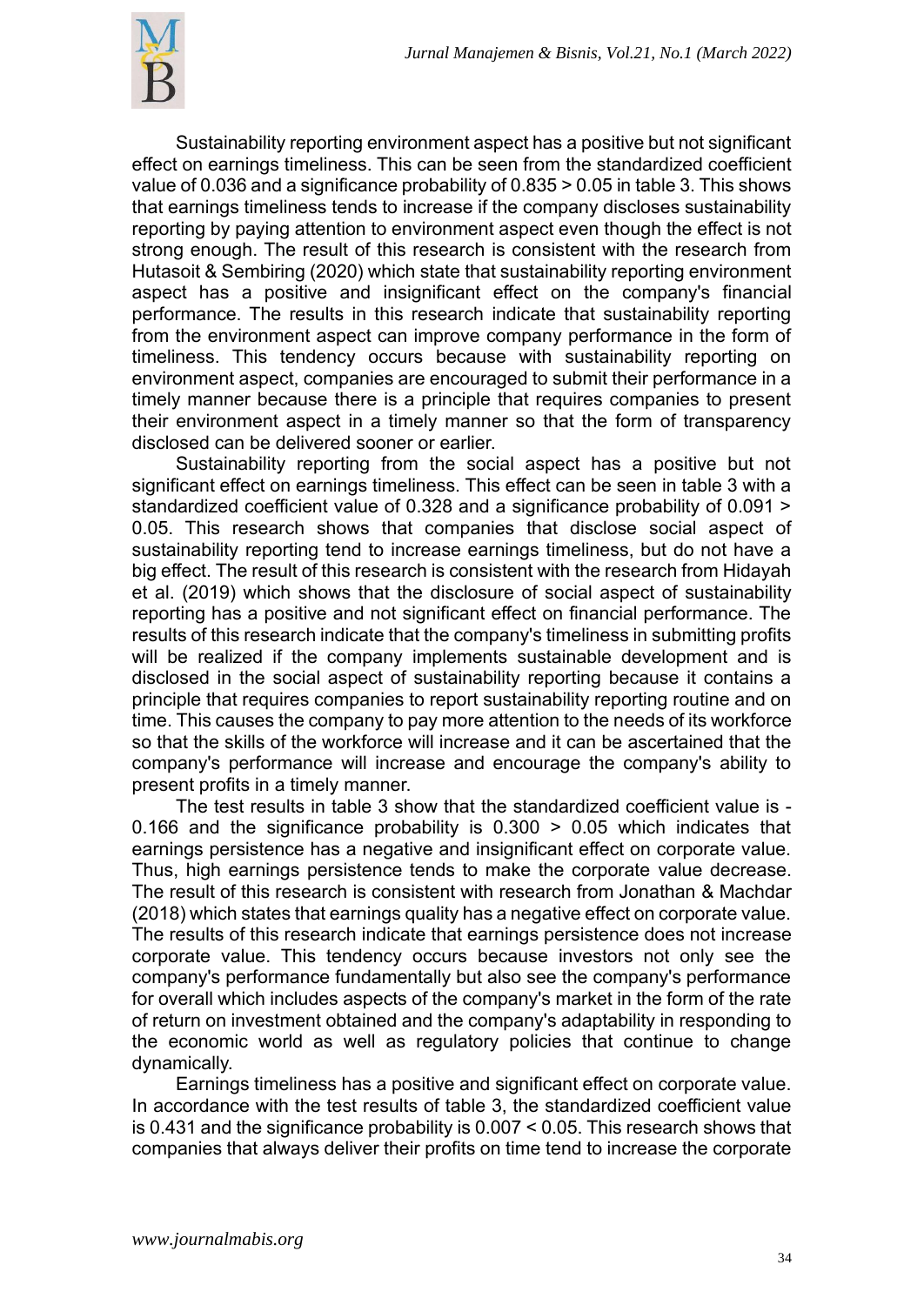

value. The result of this research is consistent with the research from Latif et al. (2017) which states that earnings quality has a positive effect on corporate value. Earnings timeliness can be an important indicator for investors in assessing the company before investing. The higher the value of earnings timeliness makes investors believed that the information submitted by the company really shows conditions according to reality. Then, the company's ability to provide timely information can also provide confidence for investors because it is very likely that the discretionary accruals that make by the company is very small.

Based on the test results in table 3, it is known that the standardized coefficient value is 0.117 and the significance probability is 0.435 > 0.05 which indicates that the economic aspect of sustainability reporting has a positive effect on corporate value but is not significant. This shows that the value of the company will increase if the company always discloses sustainability reporting with more emphasis on the economic aspect even though the effect is not strong enough. The result of this research is consistent with the research from Purwanti et al. (2019) which states that sustainability reporting has a positive effect on corporate value. Sustainability reporting from the economic aspect is important for companies in increasing corporate value. This happens because investors believe that in addition to using capital resources effectively and efficiently, the economic aspect of sustainability reporting also shows the magnitude of the company's efforts in advancing the economy of a region, so that companies do not only focus on operational aspects but also contribute to economic development.

Sustainability reporting environment aspect has a negative and significant effect on corporate value. This research shows that the high disclosure of sustainability reporting from the environment aspect tends to make the corporate value decrease. This is shown from table 3 which shows a standardized coefficient value of –0.351 and a significance probability of 0.032 < 0.05. The results of this research does not support the research from Fatchan & Trisnawati (2016) which states that sustainability reporting has a positive effect on corporate value. In this research, sustainability reporting from the environment aspect is not able to increase the corporate value. This might be because investors perceive that the company's sustainability is not only determined by the size of the company's contribution to the natural environment, but that the company's sustainability is more emphasized on the amount of financial performance that is generated which includes not only fundamental aspects but also broader aspects.

Sustainability reporting social aspect has a negative and significant effect on corporate value. This research provides evidence that disclosure of sustainability reporting from a high social aspect tends to make the value of the company decrease. This is shown from table 3 which shows a standardized coefficient value of –0.481 and a significance probability of 0.014 < 0.05. The result of this research is consistent with the research from Husnaini & Basuki (2020) which states that sustainability reporting has a negative effect on corporate value. The results in this research indicate that sustainability reporting from the social aspect cannot increase the value of the company. This might be because investors are more concerned with the returns obtained on investments that have been invested in the company so that the disclosure of social aspect disclosed does not make a significant contribution to investors.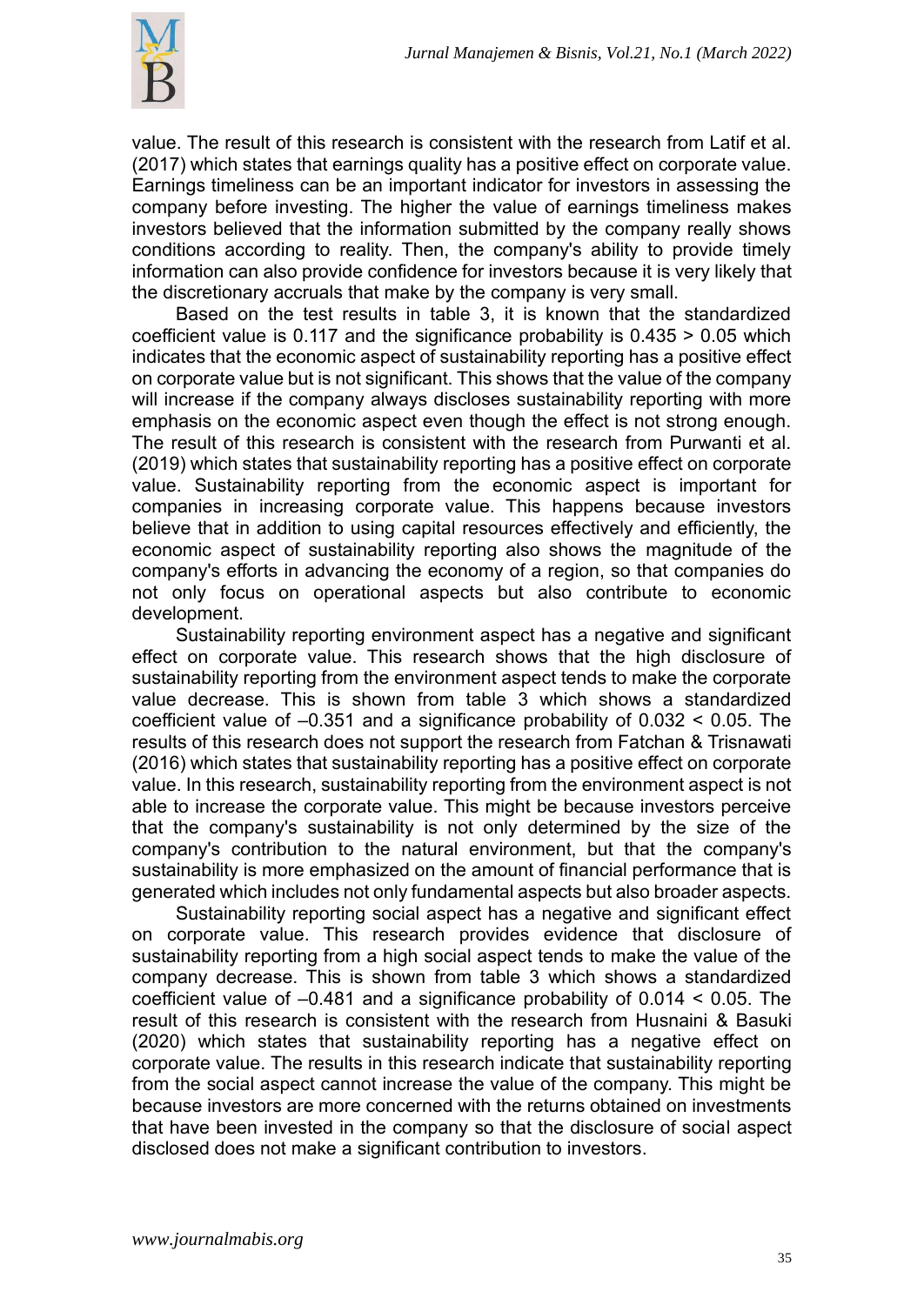

The table 4 is the Sobel test which test aims to test the effect of the mediating variable in a hypothesis. If the value of t-statistics > t-table or p-value < 0.05, than the mediating variable (M) is able to mediate the effect of the independent variable (X) on the dependent variable (Y).

The results of the mediation role test obtained a p-value of Sobel test is 0.502 > 0.05 for the role of earnings persistence in mediating the effect of sustainability reporting economic aspect on corporate value. This shows that earnings persistence is not able to mediate the effect of sustainability reporting from economic aspect on corporate value. The failure of earnings persistence as a mediating variable in this research shows that the ability to durability and predictable of earnings has not been able to fully explain the corporate value. This tends to be because investors see the economic aspect disclosed in sustainability reporting as the company's efforts to encourage high earnings persistence does not fully increase the company's equity market value because investor view that the disclosure of economic aspect does not provide a large increase in value directly and requires quite a long time in processing create trust from the wider community.

| <b>Combination Variables</b>                                                                        | Estimate Value      | Standard<br>Error | p value of<br>Sobel Test |
|-----------------------------------------------------------------------------------------------------|---------------------|-------------------|--------------------------|
| Sustainability reporting - economic<br>$\rightarrow$ corporate value via earnings<br>persistence    | $-0,103$ ; $-0,282$ | 0,118;0,268       | 0,502                    |
| Sustainability reporting - environment<br>$\rightarrow$ corporate value via earnings<br>persistence | $-0.445$ ; $-0.282$ | 0,189:0,268       | 0,337                    |
| Sustainability reporting - social<br>$\rightarrow$ corporate value via earnings<br>persistence      | $0,775; -0,282$     | 0,227;0,268       | 0,315                    |
| Sustainability reporting - economic<br>$\rightarrow$ corporate value via earnings<br>timeliness     | 0,424;0,221         | 0,407:0,077       | 0.327                    |
| Sustainability reporting - environment<br>$\rightarrow$ corporate value via earnings<br>timeliness  | 0,137;0,221         | 0,653;0,077       | 0,834                    |
| Sustainability reporting - social<br>$\rightarrow$ corporate value via earnings<br>timeliness       | 1,361;0,221         | 0,783;0,077       | 0,137                    |

#### **Table 4. Sobel test result**

Source: Calculations with the help of the *statistics calculators version 4.0* program (2021), <http://www.danielsoper.com/statcalc/calculator.aspx?id=31>

The results of the indirect test obtained a p-value of Sobel test is 0.337 > 0.05 which indicates that earnings persistence failed to mediate the effect of sustainability reporting from the environment aspect on corporate value. The inability of earnings persistence as a mediating variable in this research shows that the company's ability to create earnings persistence is not able to provide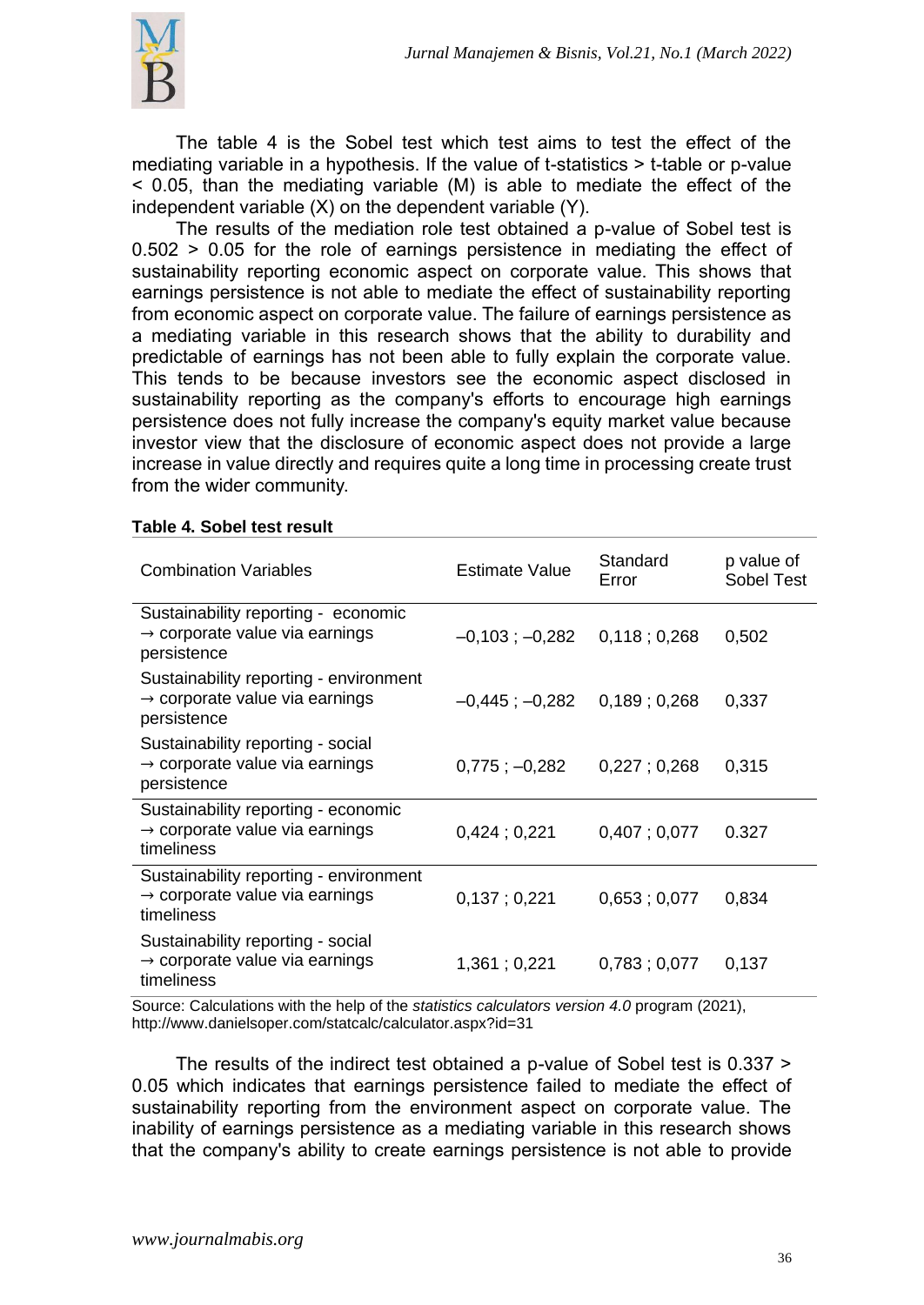

broad implications in explaining the increase in corporate value. This tends to be because investors see earnings persistence as a fundamental indicator that focuses on the company's internal performance. However, investors want to see the company's performance from a wider context that is recognized by the market because the purpose of investors investing is to obtain stock returns so that market aspects become important information.

The results of the mediation role test obtained a p-value of Sobel test is 0.315 > 0.05 for the role of earnings persistence in mediating the effect of sustainability reporting social aspect on corporate value. This shows that earnings persistence fails to mediate the effect of sustainability reporting social aspect on corporate value. This tends to be because sustainability reporting from the social aspect that is disclosed by the company in forming earnings persistence is considered by investors as a decrease in the value of the company because the company will spend a lot of money to carry out social activities which causes the profits to decrease and the returns obtained by investors also decrease.

The results of the indirect test obtained a p-value of Sobel test is 0.327 > 0.05. This shows that earnings timeliness is not able to mediate the effect of sustainability reporting from the economic aspect on corporate value. The failure of earnings timeliness as a mediating variable in this research shows that the company's ability to convey earnings information in a timely manner has not been able to provide broad implications in explaining corporate value. This tends to be because investors consider whether the information submitted is in accordance with the existing facts, if the company earns a profit due to selling some of its fixed assets, the information must still be disclosed.

The results of the mediation role test obtained a p-value of Sobel test is 0.834 > 0.05 for the role of earnings timeliness in mediating the effect of sustainability reporting environment aspect on corporate value. This shows that earnings timeliness fails to mediate the effect of sustainability reporting environment aspect on corporate value. The inability of earnings timeliness as a mediating variable in this research indicates that the company's timeliness in submitting earnings information has not been able to fully explain the corporate value. This tends to be because investors consider that the disclosure of environmental aspect in sustainability reporting in order to produce timely information does not increase the company's market equity value because the market equity value is more emphasized on the magnitude of the resulting financial performance which includes not only fundamental aspects but also broader aspects.

The results of the mediation role test obtained a p-value of Sobel test is 0.137 > 0.05 for the role of earnings timeliness in mediating the effect of social aspect in sustainability reporting on corporate value. This shows that earnings timeliness fails to mediate the effect of sustainability reporting from social aspect on corporate value. This tends to be because investors see whether the information submitted is in accordance with the facts that exist in the company, and whether the social aspect of sustainability reporting that is carried out really encourages the workforce to produce high performance so as to form earnings quality in the form of earnings timeliness.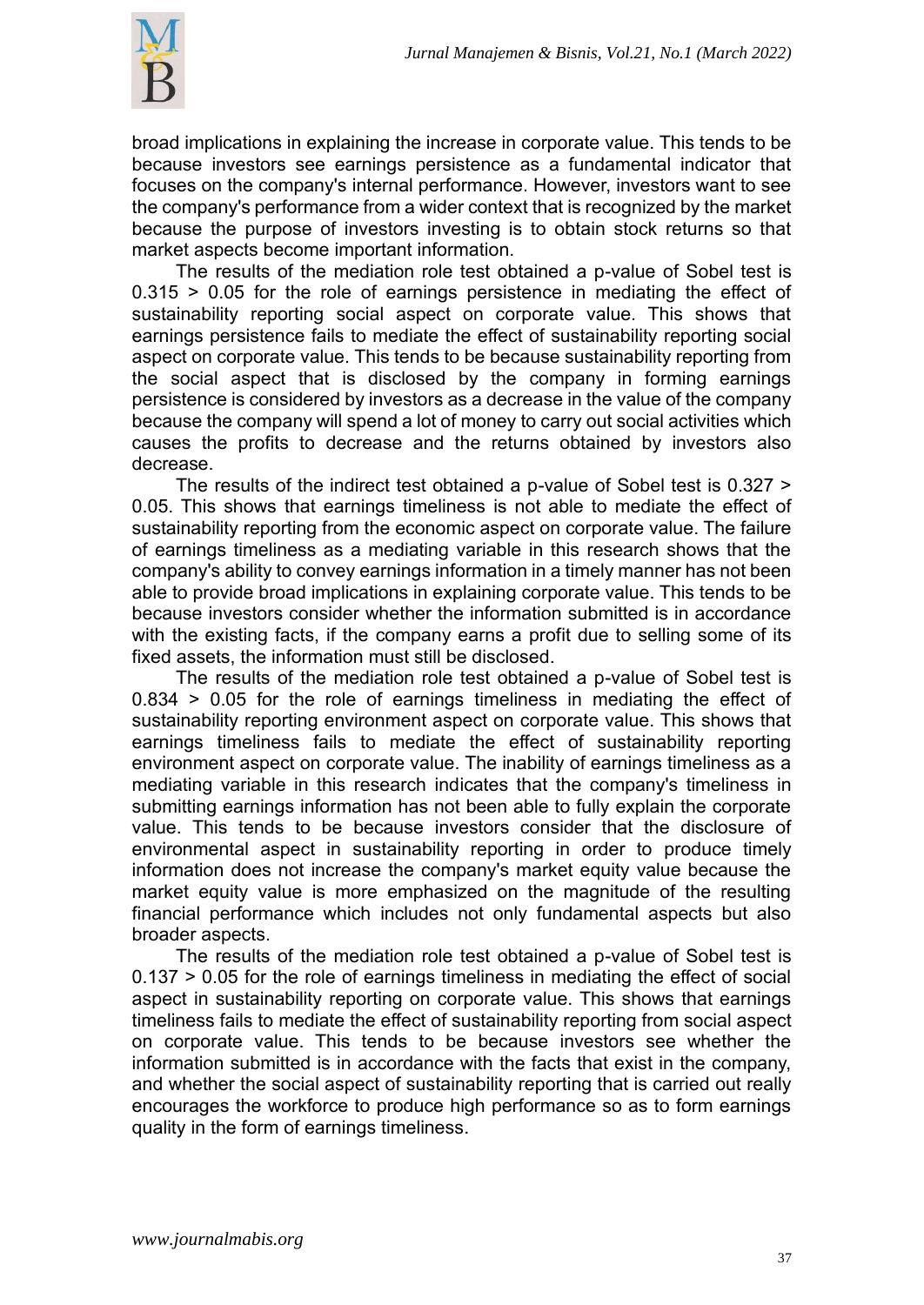

#### **Conclusion**

Sustainability reporting from the economic aspect show a negative but not significant effect to earnings persistence. From environment aspect show a negative and significant effect to earnings persistence. And then, from social aspect show a positive and significant effect to earnings persistence. While all aspects of sustainability reporting (economic, environmental, and social) show a positive but not significant effect to earnings timeliness. The next is Earnings persistence show a negative but not significant effect to corporate value. However, earnings timeliness shows a positive and significant effect to corporate value. Besides that, Sustainability reporting on the economic aspect shows a positive but not significant effect to corporate value. From the environment and social aspect shows negatives and significant effect to corporate value. Then, earnings persistence and earnings timeliness are not able to mediate the effect of sustainability reporting from the economic, environment, and social aspect on the corporate value.

The results of this research provide practical implications as a reference for companies to pay more attention to the three aspects of sustainable development that are implemented through sustainability reporting to increase the value and viability of the company. Not only for companies, this result can be provide a reference for investors to make considerations before investing by choosing companies that have good and accountable prospects for financial and nonfinancial performance. The results of this research are also expected to be useful for regulators to find out how many companies have disclosed sustainability reports so that in the future the regulator can establish a rule that requires all companies to disclose sustainability reports.

This research has several limitations that can also be considered by further researchers, namely the use of GRI standards in measuring the non-uniform sustainability reporting disclosure index (SRDI), namely GRI G4 and GRI Standards. Next, the earnings persistence variable has a measuring tool that is limited to earnings before extraordinary items and weighted average shares. In the next step, researchers can use one standard of GRI so that it can be uniformed. Next, the use of earnings persistence and earnings timeliness can be replaced with other financial performance measurements such as Economic Value Added (EVA) and Market Value Added (MVA).

# **References**

- Caesaria, A. F., & Basuki, B. (2017). The study of sustainability report disclosure aspects and their impact on the companies' performance. *SHS Web of Conferences*, *34*, 08001.
- Dechow, P. M., & Schrand, C. M. (2004). *Earnings quality*. United States: Research Foundation of CFA Institute.
- Donaldson, T., & Preston, L. E. (1995). The Stakeholder Theory of the Corporation: Concepts, Evidence, and Implications. *The Academy of Management Review*, *20*(1), 65–91.
- Elkington, J. (1997). *Cannibals with Forks: The Triple Bottom Line in 21st Century Business*. Oxford: Capstone.
- Fatchan, I. N., & Trisnawati, R. (2016). Pengaruh *Good Corporate Governance* pada Hubungan antara *Sustainability Report* dan Nilai Perusahaan (Studi Empiris Perusahaan *Go Public* di Indonesia Periode 2014-2015). *Riset Akuntansi dan*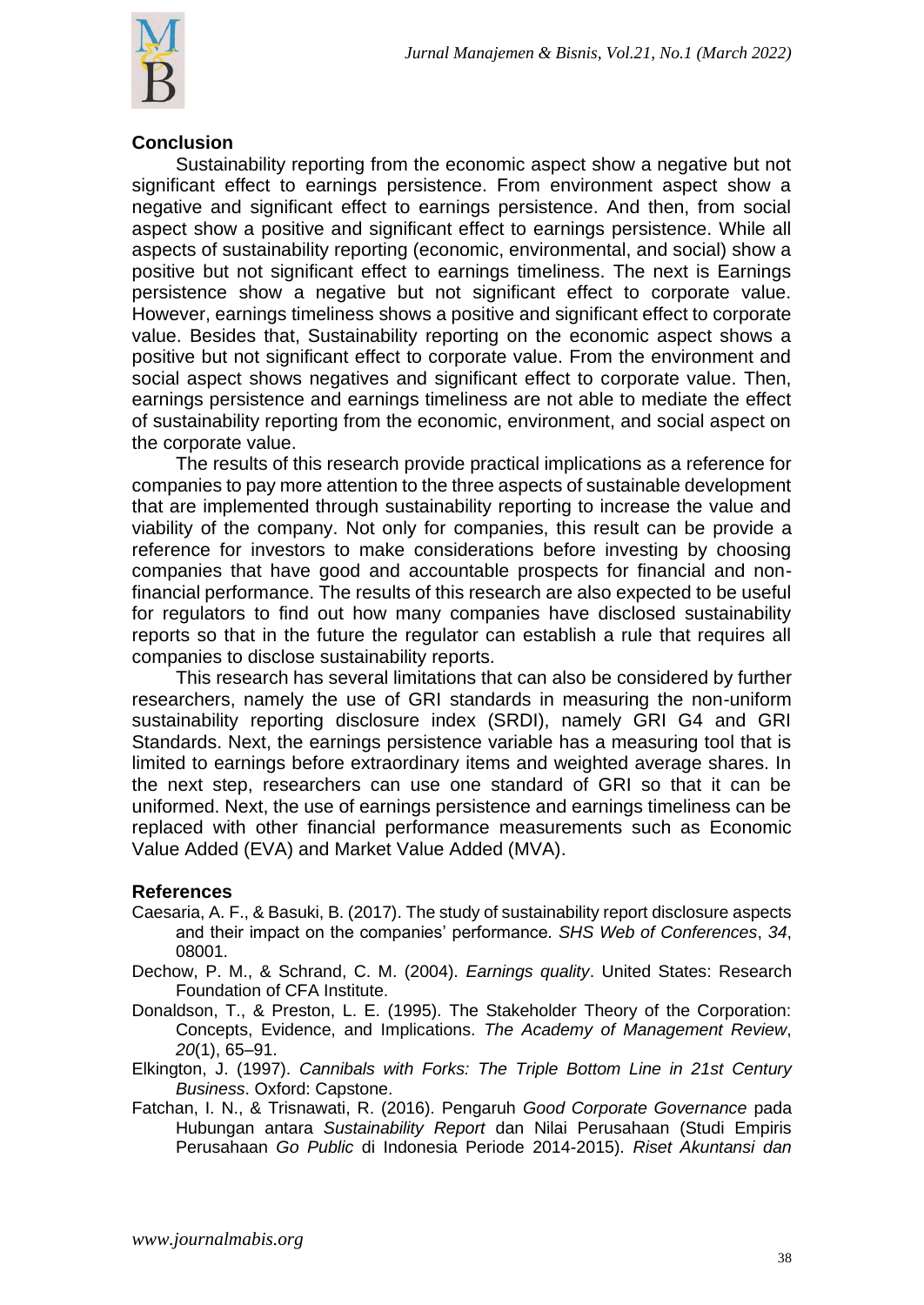

*Keuangan Indonesia*, *1*(1), 25–34.

- Freeman, R. E. (1984). *Strategic Management: A Stakekholder Approach*. Boston: Pitman.
- Gaio, C., & Raposo, C. (2011). Earnings quality and firm valuation: International evidence\*. *Accounting & Finance*, *51*, 467–499.
- Harrison, J. S., & Wicks, A. C. (2013). Stakeholder Theory, Value, and Firm Performance. *Business Ethics Quarterly*, *23*(1), 97–124.
- Hidayah, L. H., Astuti, D. S. P., & Kristianto, D. (2019). Pengaruh Pengungkapan *Sustainability Report* dan *Leverage* Terhadap Kinerja Keuangan Perusahaan (Studi Empiris pada Perusahaan Sektor Pertambangan yang Terdaftar di BEI Tahun 2012—2017. *Jurnal Akuntansi Dan Sistem Teknologi Informasi*, *15*(1), 93– 103.
- Husnaini, W., & Basuki, B. (2020). ASEAN Corporate Governance Scorecard: Sustainability Reporting and Firm Value. *The Journal of Asian Finance, Economics and Business*, *7*(11), 315–326.
- Hutasoit, D., & Sembiring, Y. C. B. (2020). Pengaruh Pengungkapan Kinerja Ekonomi, Lingkungan dan Sosial Terhadap Kinerja Keuangan pada Perusahaan yang Terdaftar Di Bursa Efek Indonesia Tahun 2016-2018. *JRAK*, *6*(2), 229–250.
- Jonathan, & Machdar, N. M. (2018). Pengaruh Kualitas Laba Terhadap Nilai Perusahaan dengan Reaksi Pasar Sebagai Variabel *Intervening*. *Jurnal Riset Manajemen dan Bisnis (JRMB) Fakultas Ekonomi UNIAT*, *3*(1), 67–76.
- Latif, K., Bhatti, A. A., & Raheman, A. (2017). Earnings Quality: A Missing Link between Corporate Governance and Firm Value. *Business & Economic Review*, *9*(2), 255– 279.
- Mediatama, G. (2020, August 4). Laba bersih anjlok 80%, simak rekomendasi saham Aneka Tambang (ANTM). Retrieved October 27, 2021, from Kontan.co.id website: https://investasi.kontan.co.id/news/laba-bersih-anjlok-80-simak-rekomendasisaham-aneka-tambang-antm
- Purwanti, N. D., Maslichah, & Mawardi, M. C. (2019). Pengaruh *Sustainability Reporting* Terhadap Nilai Perusahaan dengan *Investment Opportunity Set* Sebagai Variabel *Moderating*. *E-JRA*, *8*(4), 105–119.
- Sabrina, & Lukman, H. (2019). Pengaruh *Sustainability Report* Terhadap Kinerja Keuangan Perusahaan Perbankan. *Jurnal Multiparadigma Akuntansi*, *1*(2), 477– 486.
- Sakiyah, D. E., Salim, M. A., & Priyono, A. A. (2020). Pengaruh Pengungkapan *Sustainability Report* Terhadap Kinerja Keuangan pada Perusahaan Perbankan yang Terdaftar di BEI 2016 – 2018. *E-Jurnal Riset Manajemen*, *9*(10), 68–85.
- Sari, I. A. P., & Andreas, H. H. (2019). Pengaruh Pengungkapan *Sustainability Reporting* terhadap Keuangan Perusahaan di Indonesia. *International Journal of Social Science and Business*, *3*(3), 206–214.
- Setiyowati, P., & Gunarsih, T. (2020). *Apakah Sustainability Reporting Meningkatkan Kinerja? (Studi pada Perusahaan Publik di BEI Periode 2014 – 2017)* (Seminar Nasional and Call For Paper 2020: "Paradigma Pengembangan Ekonomi Kreatif di Era 4.0"). Yogyakarta: STIE Widya Wiwaha.
- Subramanyam, K. R. (2017). *Analisis Laporan Keuangan* (11th ed.). Jakarta: Salemba Empat.
- Sutrisno, & Sari, L. R. (2020). Pengaruh Struktur Kepemilikan Terhadap Nilai Perusahaan Dengan Profitabilitas Sebagai Variabel *Intervening* Studi Pada Sektor *Property* dan *Real Estate*. *EQUILIBRIUM: Jurnal Ilmiah Ekonomi dan Pembelajarannya*, *8*(2), 115–126.
- Wahyudi, U., & Pawestri, H. P. (2006). Implikasi Struktur Kepemilikan Terhadap Nilai Perusahaan: Dengan Keputusan Keuangan Sebagai Variabel *Intervening*. *Simposium Nasional Akuntansi 9 Padang*, Padang.